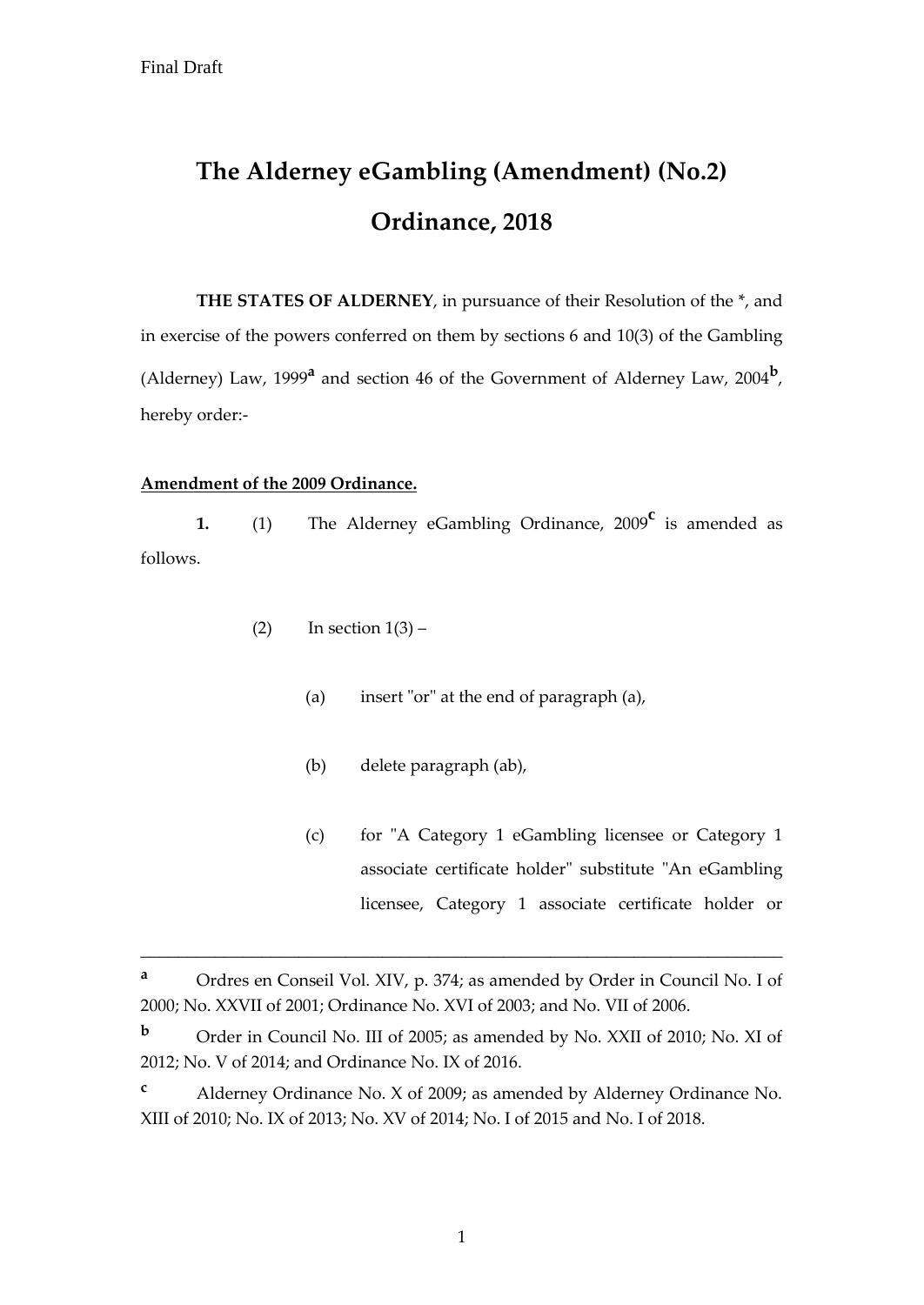Category 2 associate certificate holder", and

(d) for "the eGambling licensee's or Category 1 associate certificate holder's" substitute "the eGambling licensee's, Category 1 associate certificate holder's or Category 2 associate certificate holder's".

(3) In the definition of "gambling business associate" in section  $30(1) -$ 

- (a) in paragraph (a)(ii), delete "or",
- (b) in paragraph (a)(iii), for "and" substitute "or", and
- (c) immediately after paragraph (a)(iii), insert
	- "(iv) Category 2 eGambling licensee or a Category 2 associate certificate holder, in any arrangement whereby the business associate effects the gambling transaction on behalf of the Category 2 eGambling licensee or Category 2 associate certificate holder, and".

### **Amendment of the eGambling Regulations.**

**2.** (1) The Alderney eGambling Regulations, 2009**<sup>d</sup>** are amended as

\_\_\_\_\_\_\_\_\_\_\_\_\_\_\_\_\_\_\_\_\_\_\_\_\_\_\_\_\_\_\_\_\_\_\_\_\_\_\_\_\_\_\_\_\_\_\_\_\_\_\_\_\_\_\_\_\_\_\_\_\_\_\_\_\_\_\_\_\_

**<sup>d</sup>** A.S.I. No. 1 of 2010; A.S.I. No 5 of 2010; A.S.I. No 6 of 2010; A.S.I. No. 3 of 2011; A.S.I. No. 4 of 2012; A.S.I. No. 2 of 2013; A.S.I. No. 3 of 2013; A.S.I. No. 5 of 2013; A.S.I. No. 4 of 2014; A.S.I. No. I of 2015; A.S.I. No. 3 of 2015; A.S.I No. II of 2018.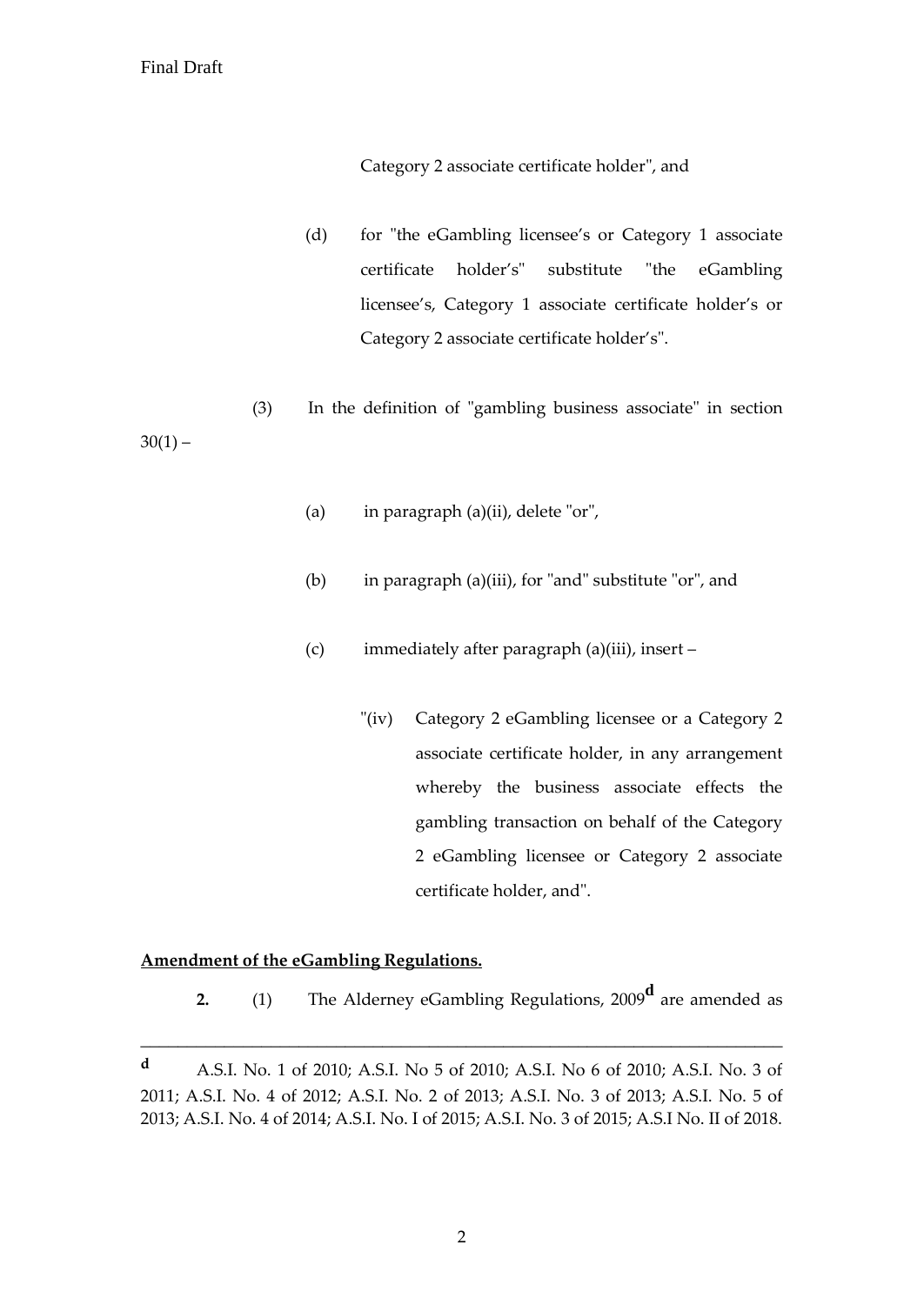follows.

(2) In paragraph 1.10 of Section 1 of Schedule 11, for "or Category 1 associate certificate" substitute ", Category 1 associate certificate or Category 2 associate certificate".

(3) In Schedules 20 and 22, including in the headings of both Schedules, for "ASSOCIATE CATEGORY 1 CERTIFICATE HOLDER'S" substitute "CATEGORY 1 ASSOCIATE CERTIFICATE HOLDER'S".

#### **Interpretation.**

**3**. (1) In this Ordinance -

"**enactment**" includes a Law, an Ordinance and any subordinate legislation and includes any provision or portion of a Law, an Ordinance or any subordinate legislation, and

"**subordinate legislation**" means any regulation, rule, order, rule of court, resolution, scheme, byelaw or other instrument made under any statutory, customary or inherent power and having legislative effect, but does not include an Ordinance.

(2) The Interpretation (Guernsey) Law, 1948**<sup>e</sup>** applies to the interpretation of this Ordinance.

\_\_\_\_\_\_\_\_\_\_\_\_\_\_\_\_\_\_\_\_\_\_\_\_\_\_\_\_\_\_\_\_\_\_\_\_\_\_\_\_\_\_\_\_\_\_\_\_\_\_\_\_\_\_\_\_\_\_\_\_\_\_\_\_\_\_\_\_\_

(3) Any reference in this Ordinance to an enactment is a reference

**<sup>e</sup>** Ordres en Conseil Vol. XIII, p. 355.